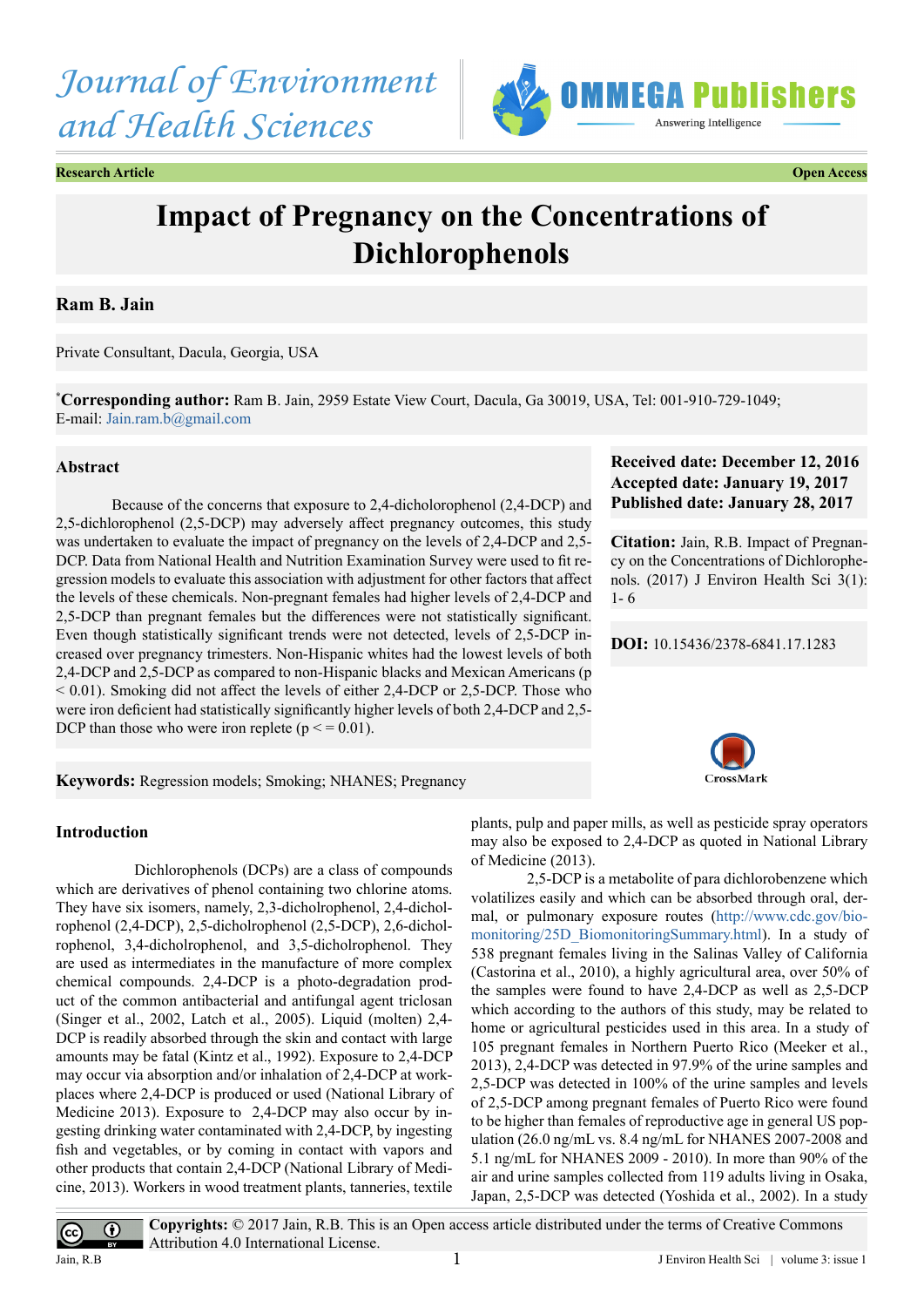of 71 females referred for amniocentesis (Philippat et al., 2013), urine and amniotic fluid were analyzed and 2,4-DCP, 2,5-DCP, benzophenon-3 (BP-3), triclosan (TCS) among other endocrine disrupting chemicals (EDC) were detected.

Higher levels of 2,5-DCP were detected among workers exposed to 1,4-dichlorobenzene along with higher white blood cell count and serum alanine aminotransferase levels (Hsiao et al., 2009). Buttke et al. (2012) found an inverse association between the levels of 2,5-DCP and age at menarche in a study of 12 - 16 years old girls. Adjusted birth weight was found to decrease by 77 grams and 49 grams with 1 unit increase in log transformed values of 2,4-DCP and 2,5-DCP concentrations in maternal urine respectively (Philippat et al., 2012). In a study of 404 females (Wolff et al., 2008) in New York City during their third trimester of pregnancy, high prenatal exposure to 2,5-DCP was associated with relatively lower birth weight by 210 grams in boys. Concentrations of 2,4-DCP and 2,5-DCP were found to be lower in pregnant females than in their children (Casas et al. 2011). Association of lower birth weights with prenatal exposure to 2,5-DCP and 2,4-DCP (Wolf et al., 2008, Phillipat et al., 2012) should be of concern because low birth weight is associated with adverse developmental outcomes.

The adverse health effects associated with the exposures to 2,4-DCP and 2,5-DCP should of particular concern for the developing fetus. While, there have been a few studies which have assessed the effect of prenatal exposure to 2,4-DCP and 2,5-DCP as reviewed above, we do not know of a study done in the general US population to delineate the differences in the concentrations of DCP in pregnant and non-pregnant females. Consequently, this study was undertaken to evaluate the impact of pregnancy on the concentrations of DCP among females aged 20 - 44 years. The data from NHANES ([www.cdc.gov/nchs/](http://www.cdc.gov/nchs/nhanes.htm) [nhanes.htm\)](http://www.cdc.gov/nchs/nhanes.htm) for the period 2005-2010 were used for this purpose. This communication extends the previous work using the same data to evaluate the impact of pregnancy on the levels of phthalates (Jain, 2014), triclosan (Jain, 2015), sunscreen agent benzophenone-3 (Jain, 2016a), and parabens and bisphenol-A (Jain, 2016b).

# **Materials and Methods**

### **Data source and data description**

Data were downloaded from demographic [\(http://www.](http://www.cdc.gov/nchs/nhanes/nhanes2005-2006/DEMO_D.htm) [cdc.gov/nchs/nhanes/nhanes2005-2006/DEMO\\_D.htm](http://www.cdc.gov/nchs/nhanes/nhanes2005-2006/DEMO_D.htm)), DCPdata files ([http://www.cdc.gov/nchs/nhanes/nhanes2005-2006/](http://www.cdc.gov/nchs/nhanes/nhanes2005-2006/PP_D.htm) [PP\\_D.htm](http://www.cdc.gov/nchs/nhanes/nhanes2005-2006/PP_D.htm)), serum cotinine, body measures, and pregnancy files ([http://www.cdc.gov/nchs/nhanes/nhanes2005-2006/](http://www.cdc.gov/nchs/nhanes/nhanes2005-2006/UCPREG_D.htm) [UCPREG\\_D.htm\)](http://www.cdc.gov/nchs/nhanes/nhanes2005-2006/UCPREG_D.htm) from NHANES for the survey years 2005 - 2010 and match merged. NHANES uses a complex, stratified, multistage, probability sampling designed as representative of the civilian, non-institutionalized U.S. population based on age, gender, and race/ethnicity ([http://www.cdc.gov/nchs/nhanes.](http://www.cdc.gov/nchs/nhanes.htm) [htm\)](http://www.cdc.gov/nchs/nhanes.htm). Sampling weights are created in NHANES to account for the complex survey design, including oversampling, survey non-response, and post-stratification.

Data were available for 2,4-DCP, 2,5-DCP, 2,4,5-Trichlorophenol (2,45,-TCP), 2,4,6-TCP, and O-phenyl phenol. Urine samples for which concentrations of 2,4,5-TCP, 2,4,6- TCP, and O-phenyl phenol were found to be below the limit of detection (LOD) were 77%, 76%, and 83.2% respectively,



thus it was not feasible to include these compounds in the study due to small sample size. For, 2,4-DCP and 2,5-DCP, urine sample concentrations were found to be below LOD in 16.7% and 2% of samples respectively. Therefore, 83.3% and 98% of urine samples had concentrations of 2,4-DCP and 2,5-DCP that were  $\geq$  LOD. Traditionally, at least for the data reported from NHANES, when concentrations are below the LOD, they are imputed as  $LOD \div \sqrt{2}$  before proceeding to analyze data. However, when a large percentage of samples have concentrations below LOD, the substitution of unknown concentrations by a constant LOD  $\div \sqrt{2}$  can lead to inaccurate or unreliable results. Many researchers, particularly those at the U.S. Centers for Disease Control, though somewhat arbitrarily, have taken the stance that unless at least 60% of the samples have concentrations  $\geq$ LOD, the statistical analysis is too unreliable to be carried out. This approach has been used by other authors such as Wang and Jain (2009) and Jain (2013a), and therefore, in this study, we adopted this approach. Therefore, statistical analysis was carried out for 2,4-DCP and 2,5-DCP only. It should, however, be noted that if the only interest lies in analyzing the frequency of detecting a specific chemical, not in its concentrations, the 60% rule as specified above is irrelevant.

#### **Sample selection**

This study was limited to those females who were aged 20 - 44 years. After removing 70 females from the data set for whom either the smoking status and/or the iron storage status were missing, a total of 1147 participants (149 pregnant and 998 non-pregnant females) were available for analysis. The sample size details are given in Table 1.

|  |  |  | <b>Table 1:</b> Un-weighted sample sizes by race/ethnicity, smoking status, |  |
|--|--|--|-----------------------------------------------------------------------------|--|
|  |  |  | iron storage status, pregnancy status, and pregnancy trimester. Data        |  |
|  |  |  | from National Health and Nutrition Examination Survey 2005 - 2010.          |  |

|                            | Pregnant |               | Non-pregnant |               | <b>Total</b> |               |
|----------------------------|----------|---------------|--------------|---------------|--------------|---------------|
|                            | N        | $\frac{0}{0}$ | N            | $\frac{0}{0}$ | N            | $\frac{0}{0}$ |
| <b>Total</b>               | 149      | 100.0         | 998          | 100.0         | 1147         | 100.0         |
| <b>Non-Hispanic White</b>  | 58       | 38.9          | 432          | 43.3          | 490          | 42.7          |
| <b>Non-Hispanic Black</b>  | 20       | 13.4          | 197          | 19.7          | 217          | 18.9          |
| <b>Mexican American</b>    | 52       | 34.9          | 195          | 19.5          | 247          | 21.5          |
| <b>Others</b>              | 19       | 12.8          | 174          | 17.4          | 193          | 16.8          |
| Nonsmoker                  | 131      | 87.9          | 727          | 72.8          | 858          | 74.8          |
| Smoker                     | 18       | 12.1          | 271          | 27.2          | 289          | 25.2          |
| <b>Iron absent</b>         | 50       | 33.6          | 187          | 18.7          | 237          | 20.7          |
| <b>Iron deficient</b>      | 37       | 24.8          | 151          | 15.1          | 188          | 16.4          |
| Iron replete               | 62       | 41.6          | 660          | 66.1          | 722          | 62.9          |
| <b>Pregnancy trimester</b> |          |               |              |               |              |               |
| I trimester                | 24       | 16.1          |              |               |              |               |
| <b>II</b> trimester        | 53       | 35.6          |              |               |              |               |
| <b>III</b> trimester       | 56       | 37.6          |              |               |              |               |

#### **Laboratory methods**

Laboratory methods to measure DCPs are provided by the Centers for Disease Control and Prevention ([http://www.](http://www.cdc.gov/nchs/nhanes/nhanes2005-2006/PP_D.htm#Description_of_Laboratory_Methodology) [cdc.gov/nchs/nhanes/nhanes2005-2006/PP\\_D.htm#Descrip](http://www.cdc.gov/nchs/nhanes/nhanes2005-2006/PP_D.htm#Description_of_Laboratory_Methodology)[tion\\_of\\_Laboratory\\_Methodology](http://www.cdc.gov/nchs/nhanes/nhanes2005-2006/PP_D.htm#Description_of_Laboratory_Methodology)). Briefly, the method used solid phase extraction coupled on-line to high performance liquid chromatography and tandem mass spectrometry. Laborato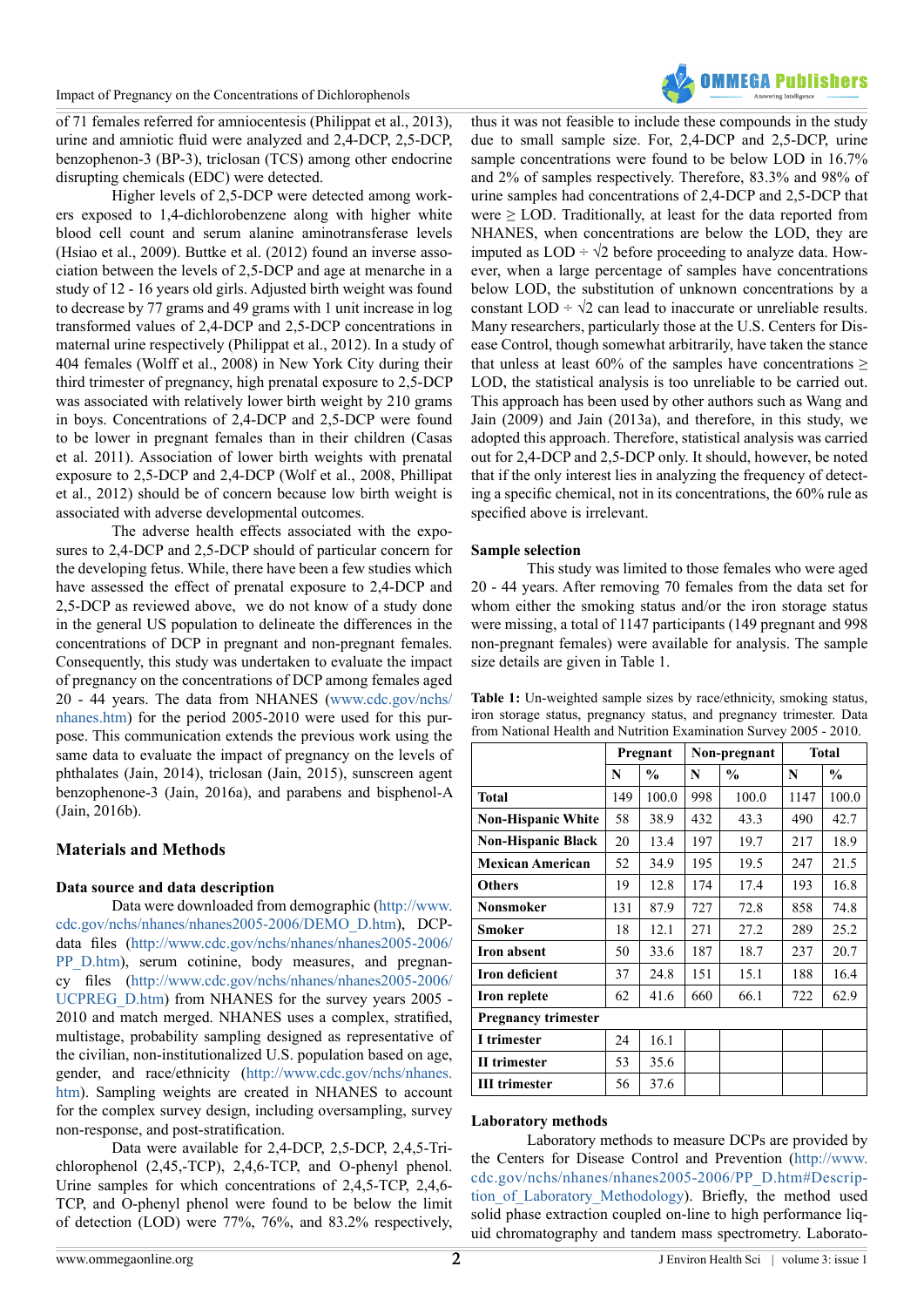ry methodology to test for pregnancy is also provided by the Centers for Disease Control and Prevention ([http://www.cdc.](http://www.cdc.gov/nchs/nhanes/nhanes2005-2006/UCPREG_D.htm#Description_of_Laboratory_Methodology) [gov/nchs/nhanes/nhanes2005-2006/UCPREG\\_D.htm#Descrip](http://www.cdc.gov/nchs/nhanes/nhanes2005-2006/UCPREG_D.htm#Description_of_Laboratory_Methodology)tion of Laboratory Methodology). Briefly, the methods use the Icon 25 hCG kit, a rapid chromatographic immunoassay for the qualitative detection of human chorionic gonadotropin.

### **Outcome variables**

Log10-transformed values of 2,4-DCP and 2,5-DCP were used as the two outcome or dependent variables for this study.

# **Covariates**

The independent variables/covariates used for this study were: age, race/ethnicity (non-Hispanic white (NHW), non-Hispanic black (NHB), Mexican American (MA), and other unclassified race/ethnicities (OTH)), pregnancy status (pregnant, non-pregnant), smoking status (nonsmoker, smoker), iron storage status (absent, deficient, replete), body mass index, and NHANES study year to adjust for any changes over time, urine albumin, and urine creatinine. Urine creatinine was used for hydration correction. Specific gravity of the urine is another measure that has been used for hydration correction but since NHANES does not provide data on specific gravity of the urine, urine creatinine was used for this study.

Non-smokers were defined as those who had serum cotinine levels below 10 ng/mL and smokers were defined as those who had serum cotinine levels  $\geq 10$  ng/mL. Iron storage status was defined as being absent if the values of serum ferritin were < 16.5 ng/mL. Those with serum ferritin values between 16.5 and 26.5 ng/mL were defined as being iron deficient and those with  $> 26.5$  ng/mL as iron replete. This classification has previously been used by Jain (2013b). Number of live births was also considered as one of the independent variables but, in a preliminary analysis, this was not found to have statistically significant association with either of the two dependent variables.

### **Statistical Analysis**

One multivariate regression model each for 2,4-DCP and 2,5-DCP with dependent and independent as listed before were fitted. First order interaction terms between race/ethnicity, smoking status, iron storage status, and pregnancy status were considered for all models but were retained in the final models only if they were statistically significant at  $\alpha = 0.05$ .

All analyses were done using SAS version 9.2 [\(www.](http://www.sas.com) [sas.com,](http://www.sas.com) SAS, Cary, North Carolina, USA) and SUDAAN version 11.0 [\(www.rti.org/SUDAAN,](http://www.rti.org/SUDAAN) Rsearch Triangle Institute



International, Research Triangle Park, North Carolina, USA). All analyses used appropriate weights as provided in the data files. First, unadjusted geometric means (UGM)for 2,4-DCP and 2,5-DCP and percent participants  $\geq$  LOD were computed using SUDAAN Proc DESCRIPT and t-tests were used to compare UGMs across pregnancy status, smoking status, iron storage status, gender, and race/ethnicity. Next, UGMs for 2,4-DCP and 2,5-DCP were computed across three pregnancy trimesters and pair-wise comparisons were made by t-test. Next, multivariate linear regression models with dependent and independent variables as previously described were fitted by using SUDAAN Proc REGRESS. Finally, adjusted geometric means (AGM) for 2,4-DCP and 2,5-DCPas computed during the regression modeling producers were compared across three pregnancy trimesters and pair-wise comparisons were made by t-test. It should be noted that actual sample sizes used for regression models were slightly smaller than those listed in Table 1 because of missing values for other independent variables like body mass index etc.

# **Results**

# **Univariate analysis**

Detection rates for pregnant females for 2,4-DCP increased slightly from 94.5% in 2005 - 2006 to 98.2% in 2009 - 2010 but for non-pregnant females, they remained the same throughout the study period. Detection rates for 2,5-DCP for pregnant females were above 92% for both 2005 - 2006 and 2007 - 2008 but decreased to 61.7% for 2009 - 2010; and for non-pregnant females, detection rates were above 89% for both 2005 - 2006 and 2007 - 2008 but decreased slightly to 82% for 2009 - 2010.

UGM for 2,4-DCP concentrations for NHW was less than half of what it was for MA and more than 25% lower than what it was for NHB (0.69 vs. 1.43 and 1.23 ng/mg creatinine, p < 0.01, Table 2). Smokers had lower UGM for 2,4-DCP concentrations than nonsmokers (0.76 vs. 0.88 ng/mg creatinine, Table 2) but the differences were not statistically significant. UGM for 2,4-DCP concentrations was higher when iron was absent as compared to when iron was replete (0.99 vs. 0.79 ng/mg creatinine, Table 2). Non-pregnant females had somewhat higher UGM than pregnant females (0.85 vs. 0.79 ng/mg creatinine, Table 2) but the differences were not statistically significant. UGM for 2,4-DCP concentrations rose by more than 25% from  $0.69$  ( $0.51 - 0.94$ ) ng/mg creatinine during first trimester to  $0.94$  $(0.61 - 1.43)$  ng/mg creatinine during second trimester and then dropped by more than 20% to  $0.77$   $(0.53 - 1.13)$  ng/mg creatinine (Table 3) but the differences were not statistically significant.

**Table 2:** Unadjusted geometric means in ng/mg creatinine with 95% confidence intervals for selected endocrine disrupting chemicals for females aged 20 - 44 years. Data from National Health and Nutrition Examination Survey 2005 - 2010.

|                                 | 2,4-dichlorophenol  | Significant<br><b>Statistically</b><br><b>Differences</b>                       | 2,5-dichlorophenol     | Significant<br><b>Statistically</b><br><b>Differences</b>                       |
|---------------------------------|---------------------|---------------------------------------------------------------------------------|------------------------|---------------------------------------------------------------------------------|
| <b>Total</b>                    | $0.85(0.77 - 0.94)$ |                                                                                 | $7.17(5.99 - 8.57)$    |                                                                                 |
| <b>Non-Hispanic White (NHW)</b> | $0.69(0.62 - 0.76)$ | NHW < NHB ( $p < 0.01$ ),<br>NHW < MA ( $p < 0.01$ ),<br>NHW < OTH $(p < 0.01)$ | $4.64(3.84 - 5.6)$     | NHW < NHB ( $p < 0.01$ ),<br>NHW < MA ( $p < 0.01$ ),<br>NHW < OTH $(p < 0.01)$ |
| <b>Non-Hispanic Black (NHB)</b> | $1.23(0.98 - 1.54)$ |                                                                                 | $20.02(14.25 - 28.12)$ | NHB > OTH $(p = 0.03)$                                                          |
| <b>Mexican American (MA)</b>    | $1.43(1.08 - 1.9)$  |                                                                                 | $18.59(11.54 - 29.93)$ | $MA > OTH (p = 0.03)$                                                           |
| Others (OTH)                    | $1.05(0.84 - 1.31)$ |                                                                                 | $9.62(6.87 - 13.46)$   |                                                                                 |
| <b>Nonsmokers</b>               | $0.88(0.8 - 0.98)$  |                                                                                 | $7.22(6 - 8.68)$       |                                                                                 |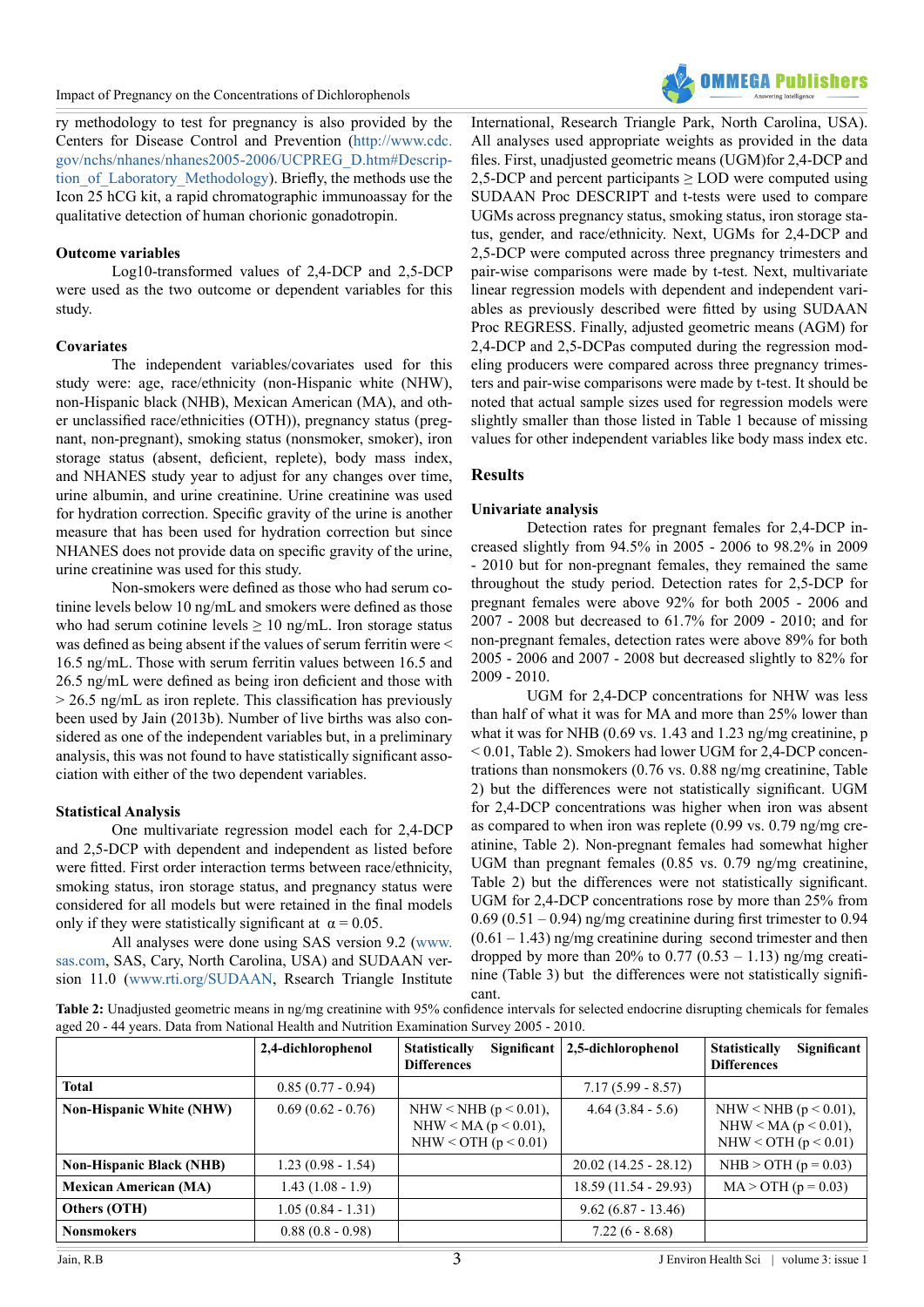Impact of Pregnancy on the Concentrations of Dichlorophenols



| <b>Smokers</b>        | $0.76(0.62 - 0.93)$ | $7.02(5.27 - 9.34)$  |                      |
|-----------------------|---------------------|----------------------|----------------------|
| <b>Iron Absent</b>    | $0.99(0.79 - 1.25)$ | $9.4(6.58 - 13.44)$  | $IA > IR (p = 0.3)$  |
| <b>Iron Deficient</b> | $0.98(0.76 - 1.27)$ | $8.84(6.24 - 12.54)$ | $ID > IR (p = 0.04)$ |
| <b>Iron Replete</b>   | $0.79(0.7 - 0.88)$  | $6.33(5.27 - 7.61)$  |                      |
| Pregnant              | $0.79(0.61 - 1.02)$ | 7.42 (4.39 - 12.54)  |                      |
| Non-pregnant          | $0.85(0.77-0.95)$   | $7.15(5.96 - 8.57)$  |                      |

**Table 3:** Unadjusted geometric means with 95% confidence intervals in ng/mg creatinine for selected endocrine disrupting chemicals by pregnancy trimester. Data from National Health and Nutrition Examination Survey 2005-2010.

|                    | <b>Trimester</b>    |                     |                      |  |
|--------------------|---------------------|---------------------|----------------------|--|
|                    |                     |                     | Ш                    |  |
| 2,4-dichlorophenol | $0.69(0.51 - 0.94)$ | $0.94(0.61 - 1.43)$ | $0.77(0.53 - 1.13)$  |  |
| 2,5-dichlorophenol | $3.85(1.56 - 9.53)$ | $9.1(4.07 - 20.33)$ | $8.49(4.44 - 16.24)$ |  |

Both MA and NHB had statistically significantly higher UGM for 2,5-DCP concentrations than NHW (20.0 and 18.6 vs. 4.6 ng/mg creatinine respectively,  $p < 0.01$ , Table 2). Smokers had lower UGM for 2,5-DCP concentrations than nonsmokers (7.02 vs. 7.22 ng/mg creatinine, Table 2). When iron storage was absent or deficient, the UGM levels were higher than when iron storage was replete (9.4 and 8.44 ng/mg creatinine vs. 6.33 ng/ mg creatinine,  $p \le 0.04$ , Table 2). Non-pregnant females had somewhat lower UGM than pregnant females (7.15 vs. 7.42 ng/ mg creatinine, Table 2) but the differences were not statistically significant. UGMs for 2,5-DCP concentrations were more than twice during second and third trimester than what they were during first trimester (9.1 and 8.49 vs. 3.85 ng/mg creatinine respectively, Table 3) but differences were still not statistically significant.

# **Multivariate Regression Analysis**

None of the interaction terms were found to be statistically significant at  $\alpha = 0.05$  for either 2,4-DCP or 2,5-DCP. The actual sample size used in the analysis was 1035.  $\mathbb{R}^2$  was 29.1% for the model for 2,4-DCP, and 29% for the model for 2,5-DCP. Age did not affect the concentrations of 2,4-DCP or 2,5-DCP. Concentrations of 2,5-DCP ( $\beta$  = 0.0084, p = 0.04, Table 4) increased with increase in BMI but concentrations of 2,4- DCP were not associated with BMI. Concentrations of 2,5-DCP

decreased during the study period ( $\beta$  = -0.1235, p = 0.008, Table 4). Urine creatinine was positively associated with the concentrations of 2,4-DCP as well as 2,5-DCP ( $p < 0.001$ , Table 4).

**Table 4:** Regression slopes with p-values for 2,4-DCP and 2,5-DCP for females aged 20-44 years. Data from National Health and Nutrition Examination Survey 2005 - 2010.

|                         | $2,4-DCP$            | $2,5-DCP$           |
|-------------------------|----------------------|---------------------|
| Age                     | $-0.00024(0.925)$    | $-0.00301(0.412)$   |
| <b>Body Mass Index</b>  | 0.00158(0.535)       | 0.00835(0.038)      |
| <b>Survey Year</b>      | $-0.03436(0.158)$    | $-0.12349(0.008)$   |
| <b>Urine Albumin</b>    | 0.00002(0.356)       | 0.00003(0.461)      |
| <b>Urine Creatinine</b> | $0.00343 \leq 0.001$ | $0.00394 \le 0.001$ |

NHW had statistically significantly lower AGM for 2,4-DCP concentrations than NHB, MA, and OTH (0.65 vs. 1.2, 1.43, and 1.06 ng/mL respectively,  $p \le 0.001$ , Table 5). Smoking did not affect the concentrations of 2,4-DCP. AGM for 2,4-DCP concentrations was statistically significantly lower when iron was replete as compared to when iron was deficient  $(0.76 \text{ vs.})$ 1.06 ng/mL,  $p = 0.01$ , Table 5). AGM for 2,4-DCP concentrations was about 20% higher among non-pregnant females than among pregnant females (0.83 vs. 0.64 ng/mL, Table 5) but the differences were not statistically significant.

**Table 5:** Adjusted geometric means in ng/ml with 95% confidence intervals for selected endocrine disrupting chemicals for females aged 20 - 44 years. Data from National Health and Nutrition Examination Survey 2005 - 2010.

|                                 | 2,4-dichlorophenol  | <b>Statistically Significant</b><br><b>Differences</b>                          | 2,5-dichlorophenol     | <b>Statistically Significant</b><br><b>Differences</b>                         |
|---------------------------------|---------------------|---------------------------------------------------------------------------------|------------------------|--------------------------------------------------------------------------------|
| <b>Non-Hispanic White (NHW)</b> | $0.65(0.6 - 0.72)$  | NHW < NHB ( $p < 0.01$ ),<br>NHW < MA ( $p < 0.01$ ).<br>NHW < OTH $(p < 0.01)$ | $4.42(3.66 - 5.34)$    | NHW < NHB $(p < 0.01)$ ,<br>NHW < MA ( $p < 0.01$ ),<br>NHW < OTH $(p < 0.01)$ |
| <b>Non-Hispanic Black (NHB)</b> | $1.2(0.96 - 1.49)$  |                                                                                 | $17.38(12.4 - 24.35)$  | $NHB > OTH (p = 0.03)$                                                         |
| <b>Mexican American (MA)</b>    | $1.43(1.11 - 1.84)$ |                                                                                 | $18.68(12.18 - 28.64)$ | $MA > OTH (p = 0.03)$                                                          |
| Others (OTH)                    | $1.06(0.84 - 1.33)$ |                                                                                 | $10.24(7.2 - 14.56)$   |                                                                                |
| <b>Nonsmokers (NSM)</b>         | $0.83(0.76-0.9)$    |                                                                                 | $6.58(5.63 - 7.68)$    |                                                                                |
| <b>Smokers (SM)</b>             | $0.81(0.65 - 0.99)$ |                                                                                 | $7.88(5.98 - 10.38)$   |                                                                                |
| <b>Iron Absent (IA)</b>         | $0.87(0.69 - 1.09)$ |                                                                                 | $7.56(5.45 - 10.49)$   |                                                                                |
| <b>Iron Deficient (ID)</b>      | $1.06(0.82 - 1.37)$ | ID > IR ( $p = 0.01$ )                                                          | $9.84(6.98 - 13.88)$   | ID > IR $(p < 0.01)$                                                           |
| <b>Iron Replete (IR)</b>        | $0.76(0.69 - 0.84)$ |                                                                                 | $6.2(5.3 - 7.26)$      |                                                                                |
| Pregnant                        | $0.64(0.47 - 0.88)$ |                                                                                 | $5.32(3 - 9.43)$       |                                                                                |
| Non-pregnant                    | $0.83(0.77 - 0.91)$ |                                                                                 | $7.02(6.04 - 8.16)$    |                                                                                |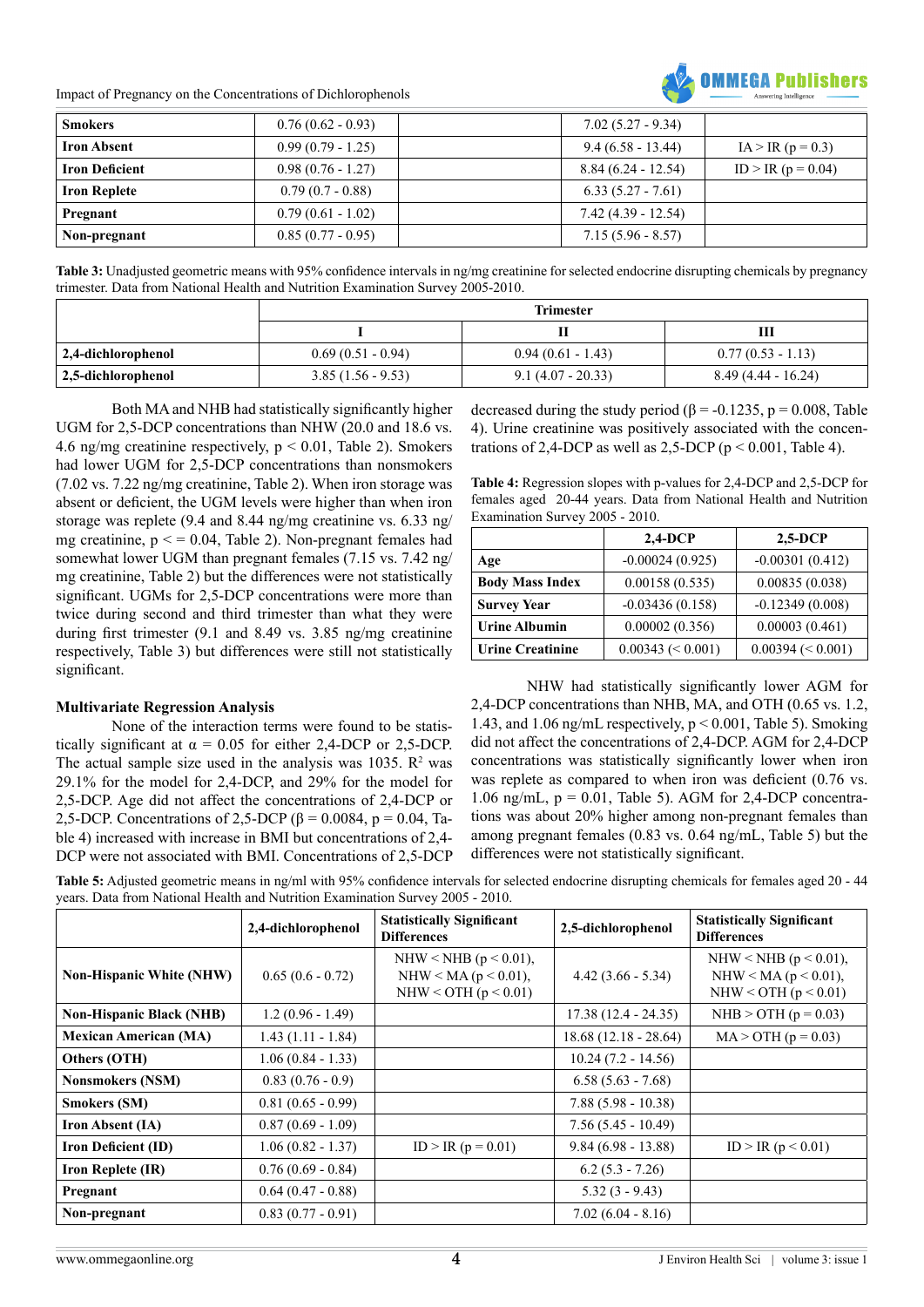The order in which AGMs for 2,5-DCP concentrations by race/ethnicity were seen was MA > NHB > OTH > NHW and all pairwise differences except between NHB and MA were statistically significant ( $p \le 0.03$ , Table 5). AGMs for both NHB and MA were more than four times of what they were for NHW  $(17.4, 18.7 \text{ vs. } 4.4 \text{ ng/mL respectively, } p \le 0.01$ , Table 5). Smoking and pregnancy statuses did not affect the adjusted concentrations of 2,5-DCP. AGM was statistically significantly higher when iron storage was deficient then when iron storage was replete (9.84 vs. 6.2 ng/ml,  $p < 0.01$ , Table 5). AGM for 2,5-DCP concentrations was more than 20% higher among non-pregnant females than among pregnant females (7.0 vs. 5.3 ng/mL, Table 5) but the differences were not statistically significant.

# **Discussion**

Non-pregnant females had 29.7% higher AGM for 2,4-DCP concentrations than pregnant females, yet the differences were not found to be statistically significant. Pregnant females had 32% lower AGM for 2,5-DCP concentrations than non-pregnant females and the differences were not statistically significant. These results are somewhat surprising. It looks like large standard errors of AGMs may be the reason for non-significant differences observed between pregnant and non-pregnant females. Standard errors of AGMs for pregnant females for 2,5- DCP were 2.4 times greater than those for non-pregnant females (1.58 vs. 0.646, data not shown). Standard errors of AGMs for pregnant females for 2,4-DCP were 1.5 times greater than those for non-pregnant females (0.069 vs. 0.045, data not shown). The reason for relatively larger changes in concentrations of these chemicals among pregnant females is likely to be due to ongoing physiological changes and associated processes as pregnancy progresses from the first to third trimesters. These changes as pregnancy progresses are reflected in the trimester wise chemical concentration data provided in Table 3.

Concentrations of 2,5-DCP were more than twice as high during third trimester as compared to first trimester (8.49 vs. 3.85 ng/mg creatinine, Table 3) and yet, no statistically significant differences were observed. Consequently, we went back and looked at the relative standard errors of unadjusted log transformed means over the three trimesters. However, differences as large as were seen for 2,5-DCP over time as the pregnancy progresses, cannot be totally ignored. These differences may be due to the effect of possibly, varying half-life of these chemicals. At this point in time, this is just a conjecture and there are no available trimester wise data to confirm or refute this conjecture. This is an area which requires future scientific investigations. The observed increasing concentrations of 2,5- DCP and possibly 2,4-DCP (Table 3) during pregnancy, could potentially be due to modification of drug half-life. Although there is no specific evidence that the compounds studied here have altered half-life during pregnancy, there is evidence that similar processes occur with human pharmaceuticals. Changes in physiology during pregnancy which begin during the first trimester and are most marked during the third trimester alter the pharmacokinetics of many drugs leading to changes in how drugs are absorbed, distributed, and finally eliminated from the body (Dawes and Chowienczyk, 2001). For example, clearance of anti-convulsive drugs like carbamazepine during pregnancy is accelerated while those of drugs like theophylline are impaired



(Dawes and Chowienczyk, 2001). Elimination half-life of caffeine in healthy adults is about 4.9 hours; among women taking oral contraceptives about 5 - 10 hours, among pregnant women about 9 - 11 hours, and as much as 96 hours among individuals with severe liver disease ([http://www.news-medical.net/health/](http://www.news-medical.net/health/Caffeine-Pharmacology.aspx) [Caffeine-Pharmacology.aspx](http://www.news-medical.net/health/Caffeine-Pharmacology.aspx)). Behavioral changes during pregnancy may also affect exposure to chemicals, and therefore chemical burden. Caution must be exercised to understand and interpret these results. Toxicant concentrations are dynamic and can dramatically change with various metabolic states within the body. In this study, data from only single urine samples were available and as such may not be reflective of the true toxicant concentrations in the body. Observed toxicant concentrations may be affected by activity concentration, time of the day, dietary intake, and many other variables. However, Meeker et al. (2013) also did not report any statistically significant changes in the levels of either 2,4-DCP or 2,5-DCP over three samples collected at  $20 \pm 2$ ,  $24 \pm 2$ , and  $28 \pm 2$  weeks of gestation among Puerto Rican pregnant females aged 18 - 40 years.

Further, these results were generated using cross-sectional data. As such, the trimester wise data analyzed were from different pregnant females. In addition, while NHANES data do provide representative samples for certain combinations of age, gender, and racial/ethnicity, the data may not represent a representative sample of pregnant and non-pregnant females. Also, there was an imbalance in the size of data for pregnant and non-pregnant females over the study period. The number of pregnant females in the data for the years 2005 - 2006, 2007 - 2008, and 2009 - 2010 were 106, 20, and 23 respectively. The number of non-pregnant females in the data for the years 2005 - 2006, 2007 - 2008, and 2009 - 2010 were 266, 336, and 396 respectively. This is because while pregnant females were oversampled until the NHANES cycle 2005 - 2006, oversampling of pregnant females was discontinued starting the NHANES cycle 2007 - 2008 ([http://www.cdc.gov/nchs/data/nhanes/an](http://www.cdc.gov/nchs/data/nhanes/analyticnote_2007-2010.pdf)[alyticnote\\_2007-2010.pdf](http://www.cdc.gov/nchs/data/nhanes/analyticnote_2007-2010.pdf)). However, total sample size of 203 for pregnant females and 998 for non-pregnant females is still large enough by any statistical standards. In addition to the data quality, the outcome of any statistical analysis also depends up on natural characteristics of the data. In this case, non-representative and non-longitudinal nature of the data did affect the data quality. Relatively larger variability in the data for pregnant females is probably natural but it did affect the outcome of statistical analysis and the power of statistical tests. If the sample size for pregnant females were 5 or 10 times larger than they were, it is unknown but certainly possible that the power of statistical test could have increased. Finally, in order to truly understand the differences in how these chemicals are metabolized over the pregnancy period, longitudinal data on same females from pre-pregnancy to beyond the lactational period are required. However, a longitudinal study of the size of NHANES may be prohibitively expensive.

For both, 2,4-DCP and 2,5-DCP, NHW had statistically significantly lower concentrations than both NHB and MA (Table 2). These results are in concurrence with the results in a study by Ye et al., (2014) in spite of the differences in designs of this and Ye et al., (2014) study. Racial/ethnic differences in the observed concentration concentrations are probably due to the differences in exposure to these chemicals in addition to yet unknown factors.